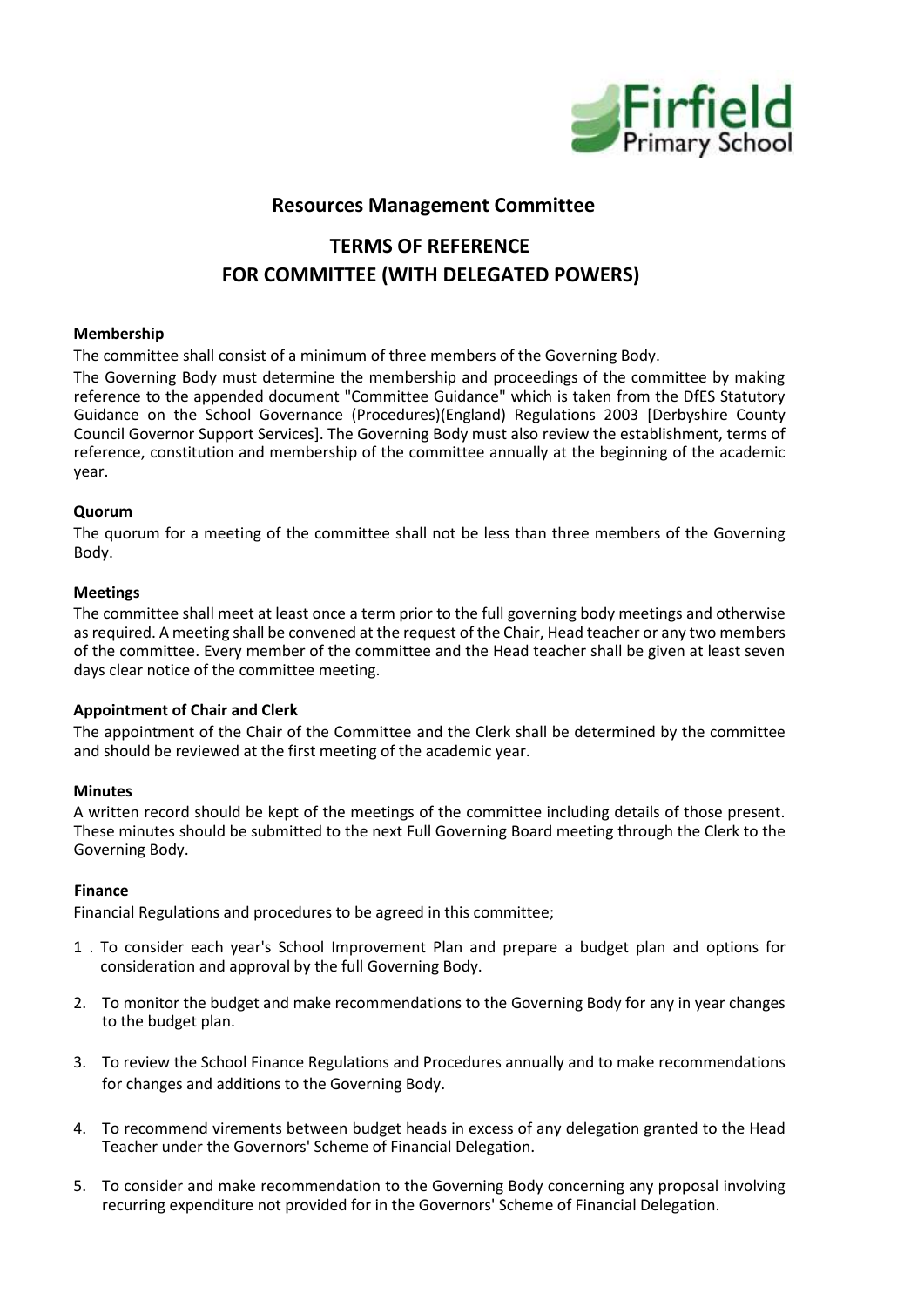- 6. To be responsible for contractual arrangements in respect of items approved by the Governing Body in accordance with Council Standing Orders and Financial Regulations including the placing and opening of tenders, obtaining quotes and recommendations to the Governing Body concerning acceptance.
- 7. To consider proposals involving additional expenditure from other committees and make recommendations to the Governing Body.
- 8. To make recommendations to the Governing Body on the financial aspects of the Governors' Scheme of Financial Delegation.
- 9. To determine the arrangements and the scale of charges for the letting of the school and other remissions.
- 10. To consider and give advice on any matter involving finance or financial management referred to by the Governing Body.
- 11. To ensure that the principles of Best Value are followed when making decisions.
- 12. Agree SFVS annually.

#### **Personnel (in line with LA Guidelines)**

- 1 . Consultation to draft and regularly review as appropriate a policy statement on staff consultation for approval by the Governing Body and to undertake any formal consultation on personnel matters.
- 2. Discipline/Grievance to review and recommend for adoption the procedures for dealing with discipline and grievances and ensure that the staff are informed of them.
- 3. Redundancy to draft and review, in consultation with staff, criteria for redundancy for the approval of the Governing Body.
- 4. Staffing Structure to review the staffing structure whenever a vacancy occurs and at least annually in relation to the school's leadership team and the School Improvement Plan.
- 5. The committee will also have responsibility for the following functions:
	- i) Absence management and monitoring<br>ii) Harassment & bullying
	- Harassment & bullying
	- iii) Competence<br>iv) Recruitment
	- Recruitment & retention
	- v) Health & safety
	- vi) Extended schools' provision
- 6. A separate Pay Committee

#### **Premises I Health and Safety**

- 1. To inspect the premises and grounds annually and oversee the preparation of a statement of priorities for maintenance and development for the approval of the Governing Body (with reference to the Asset Management Plan).
- 2. To be responsible for monitoring the fabric of the school premises and within the budget provision, authorising maintenance work.
- 3. To be responsible for monitoring the performance of the cleaning, grounds maintenance and catering services with the Local Authority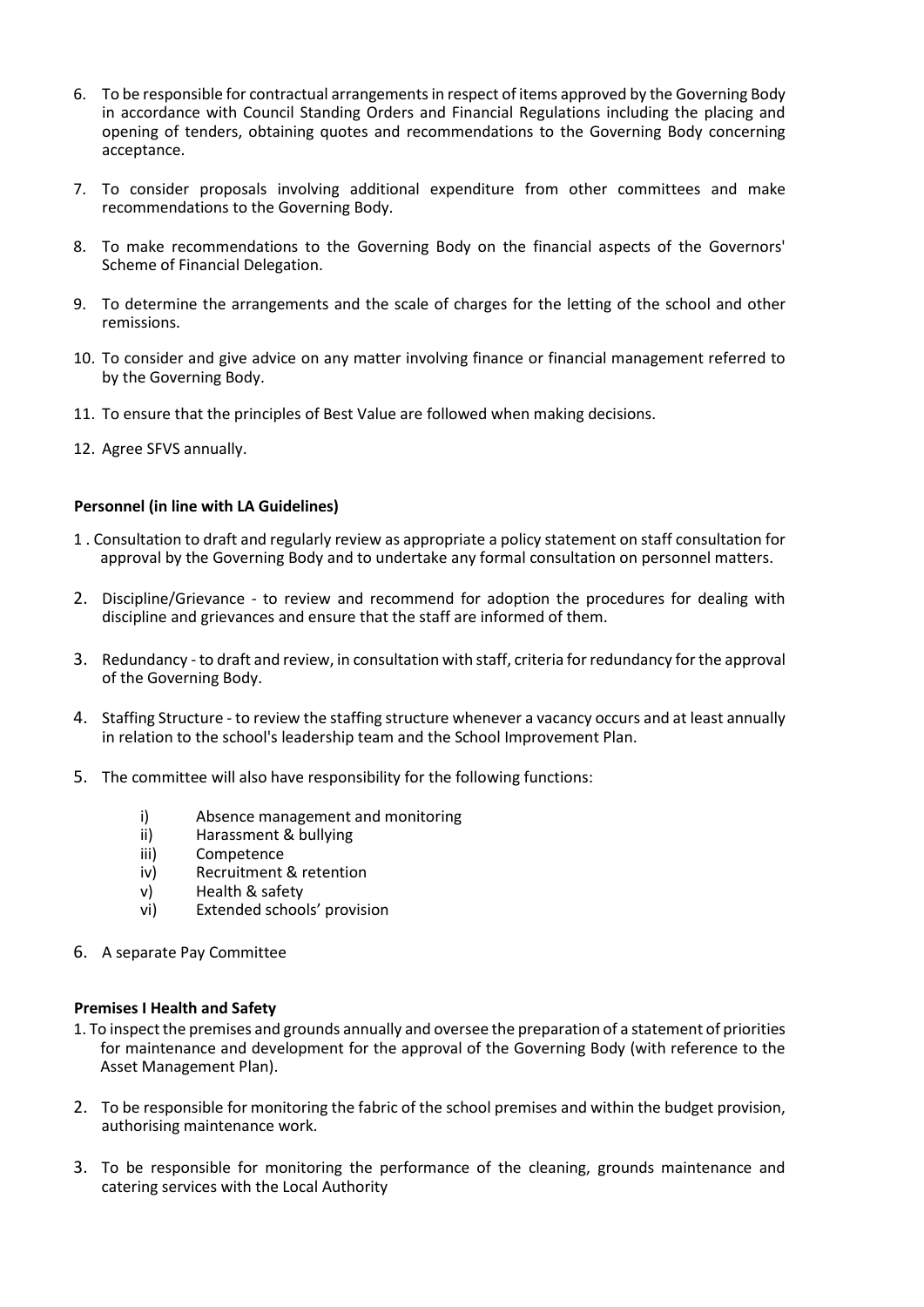- 4. To consider improvements/alterations to the school premises and to make recommendations to the Governing Body, which shall forward proposals to the LA for consideration and approval.
- 5. To draft/agree specifications for any work to the building to be undertaken by outside contractors, this to be funded from the delegated budget.
- 6. To be responsible for monitoring the arrangements for the security of the premises.
- 7. To consider requests to improve/ replace furnishings within the school, within budget provision.
- 8. To monitor the operation of the LA's Health and Safety Policy Statement as far as it affects the school in order to safeguard the health and safety of employees, pupils and visitors to the school, and to make recommendations to the Governing Body.
- 9. To regularly review the need for structural repairs and maintenance for which the Local Authority is responsible.
- 10. To make recommendations for updating the School Improvement Plan as it relates to the management of school premises, Premises Plan is separate.
- 1 1. To undertake accessibility planning as it relates to all aspects of the school's premises.

#### **Other Delegated Responsibilities to the Committee**

- i) Review of Governor Induction Pack annually<br>ii) Discuss and Review Policies;
- Discuss and Review Policies;

Health & Safety Performance Management Whistle Blowing Extended School provision Medicines in School Number of Safeguarding documents, including Educational visits and Domestic Violence Guidance

#### **Functions Delegated to the Head teacher**

- 1. As per the Governors' Scheme of Financial Delegation which includes the followingfinancial limits set by the Governors.
	- Order Limit

(this is the amount up to which the head teacher can order goods [services before seeking Governor approval. Any order which is greater than the order limit must not be placed without Governors' prior approval and a minute number) El 000

Virement Limit œ.

> (thisis the amount up to which money can be moved between budget headings, before Governor approval is required. Virements above this limit must not be performed without Governors' prior approval and a minute number)

> (this is the threshold purchase value of an item which would necessitate it being entered on to the school's inventory) E200

- 2. To be responsible for day-to-day minor repairs and maintenance.
- 3 To be responsible for the arrangements for letting the school premises.
- 4 To be responsible for liaison with contractors where such work is funded from the school's budget.